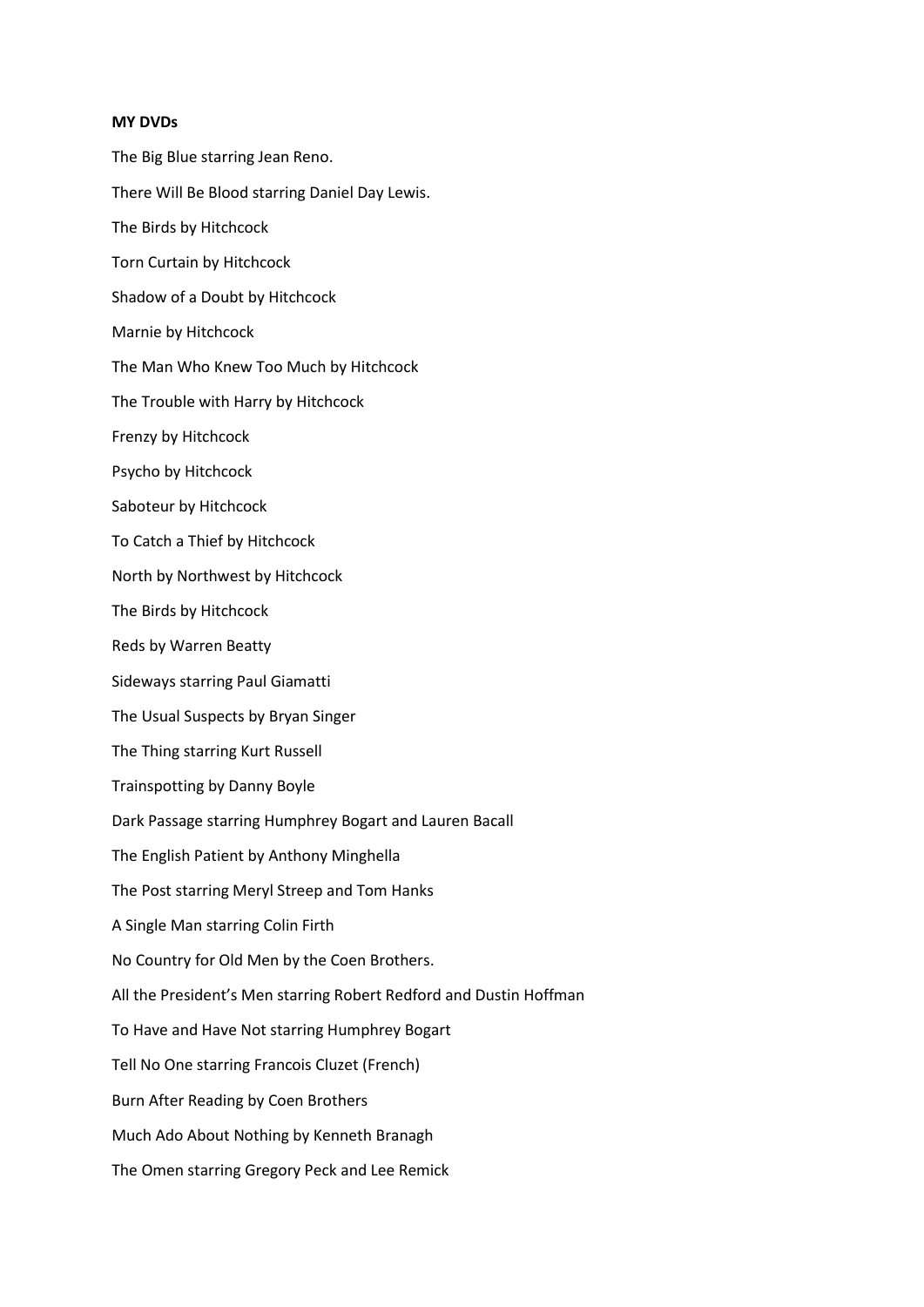Kramer Vs. Kramer starring Meryl Streep and Dustin Hoffman Key Largo starring Humphrey Bogart and Lauren Bacall The Big Lebowski by the Coen Brothers Leon starring Jean Reno and Natalie Portman The Third Man starring Joseph Cotton and Orson Welles Apollo 13 starring Tom Hanks Out of Africa starring Meryl Streep and Robert Redford Amelie starring Audrey Tautou Three Days of the Condor starring Robert Redford Remains of the Day starring Anthony Hopkins and Emma Thompson Shaun of the Dead by Edgar Wright Cast Away starring Tom Hanks The Odd Couple starring Walter Matthau and Jack Lemmon Sophie's Choice starring Meryl Streep Contact starring Jodie Foster Life of Brian by Monty Python Women on the Verge of a Nervous Breakdown by Pedro Almodovar (Spanish) The Shawshank Redemption starring Morgan Freeman Inception by Christopher Nolan As Good as it Gets starring Jack Nicholson The Holy Grail by Month Python Hidden starring Daniel Auteuil (French) Some Like it Hot starring Jack Lemmon and Tony Curtis The Hours starring Meryl Streep Fargo by the Coen Bothers Four Wedding and a Funeral starring Hugh Grant All That Jazz starring Roy Scheider The Italian Job starring Michael Caine Howards End starring Anthony Hopkins Butch Cassidy and the Sundance Kid starring Paul Newman and Robert Redford The Exorcist by William Freidkin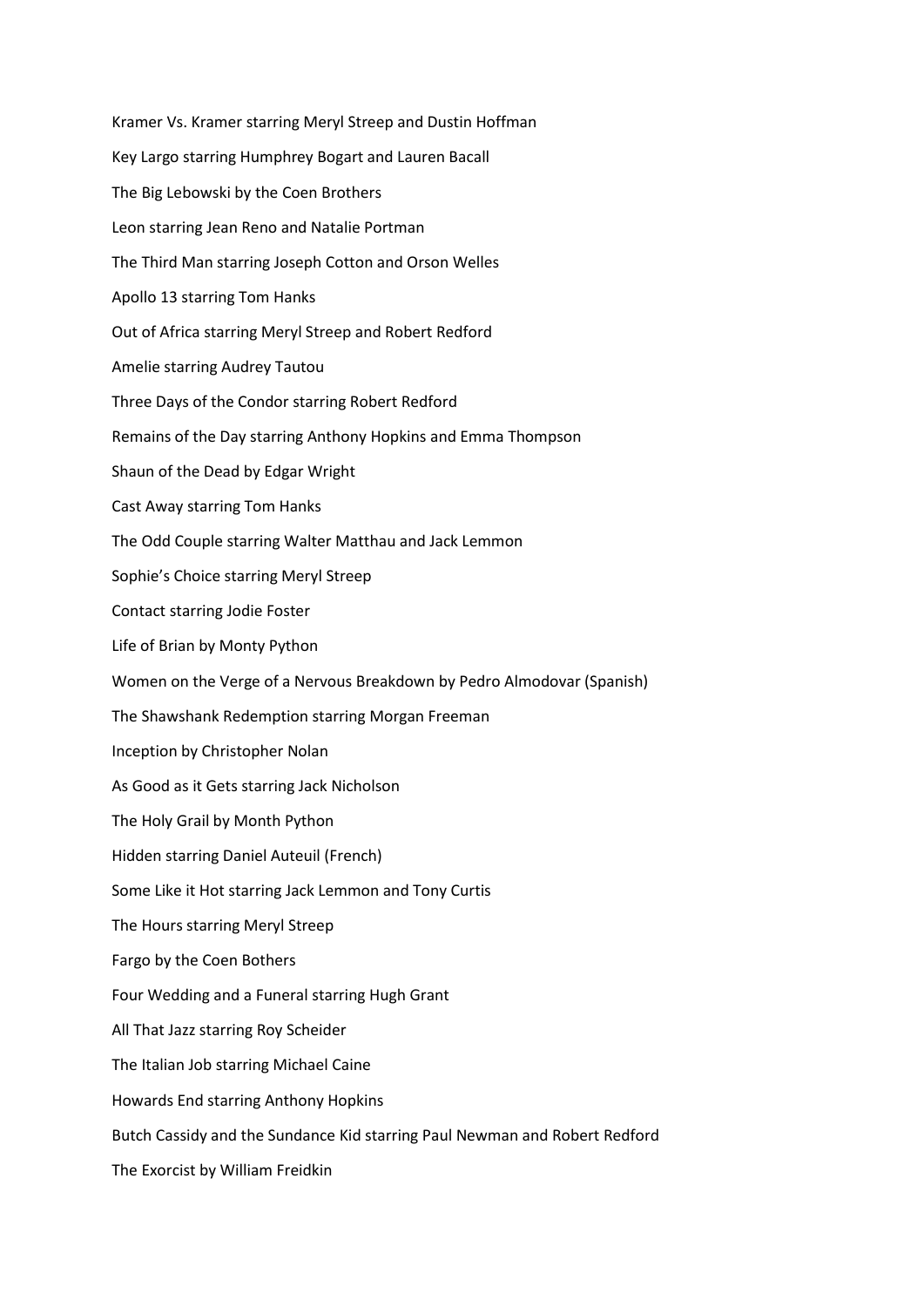The Maltese Falcon starring Humphrey Bogart The Silent of the Lambs starring Jodie Foster Lawrence of Arabia starring Perer O Toole **The following are Woody Allen films** Blue Jasmine Melinda and Melinda Hannah and her Sisters Annie Hall Mighty Aphrodite Crimes and Misdemeanors Stardust Memories A Midsummer Night's Sex Comedy Radio Days Manhattan Manhattan Murder Mystery Shadows and Fog Vicky Christina Barcelona Broadway Danny Rose Zelig Play it Again Sam Everybody Says I Love You **End of Allen films** La Bete Humaine by Jean Renoir Once Upon A Time on Hollywood by Tarantino Inglorious Basterds by Tarantino Kill Bill Vol 1 and 2 by Tarantino Pulp Fiction by Tarantino Django Unchained by Tarantino Jackie Brown by Tarantino Reservoir Dogs by Tarantino The Hateful Eight by Tarantino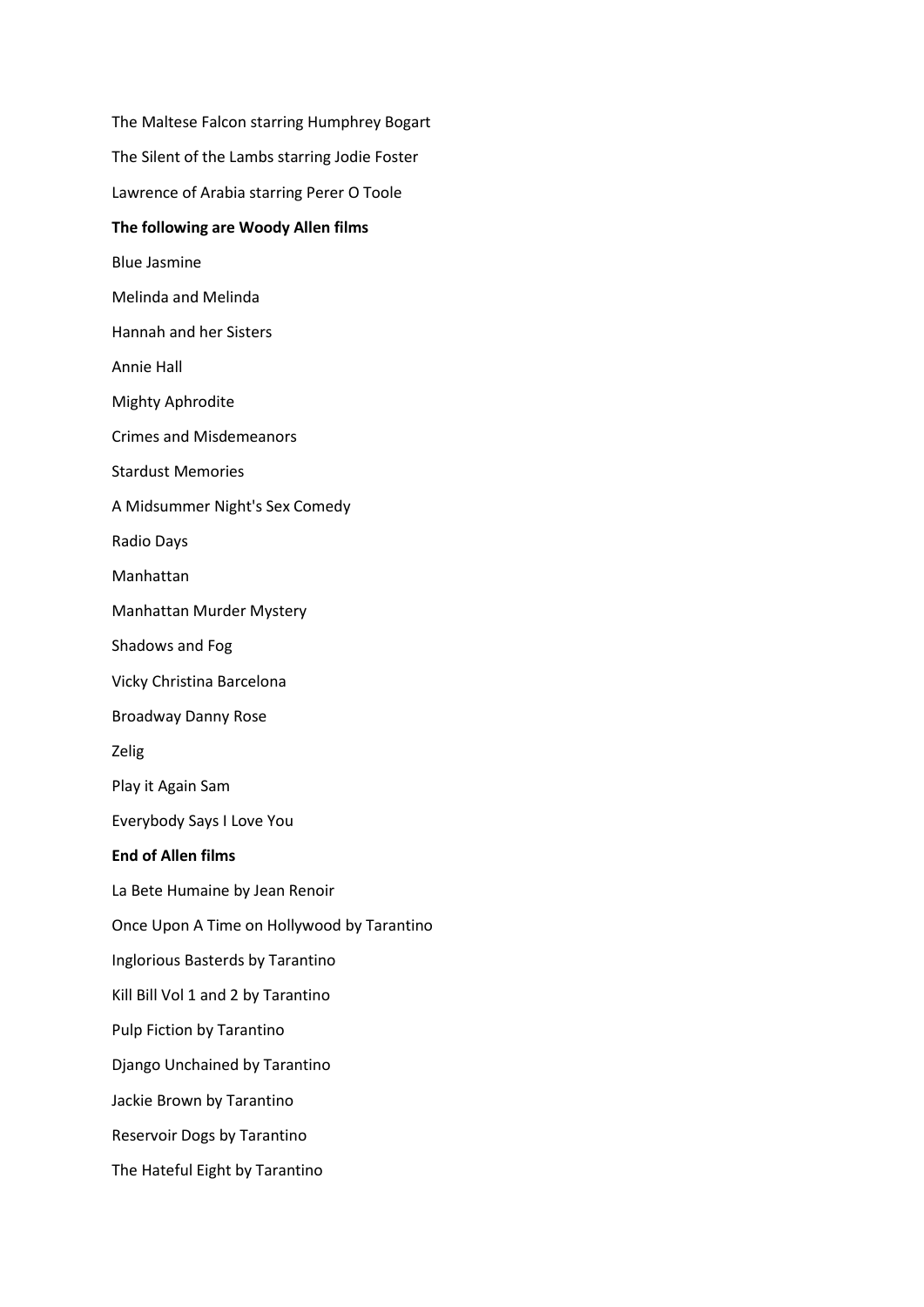Serpico starring Al Pacino Shadowlands starring Anthony Hopkins The French Dispatch by Wes Anderson Isle of Dogs by Wes Anderson Moonrise Kingdom by Wes Anderson The Grand Budapest Hotel by Wes Anderson The Royal Tenenbaums by Wes Anderson True Romance by Tony Scott Ronin starring Robert DeNiro Sense and Sensibility starring Emma Thompson Three Colours Red by Kryzsztof Kieslowski (French) Three Colours White Kryzsztof Kieslowski (French) Three Colours Blue Kryzsztof Kieslowski (French) Shallow Grave by Danny Boyle The Dambusters starring Michael Redgrave and Michael Todd Mr Turner starring Timothy Spall The Good, the Bad and the Ugly by Sergio Leon The Untouchables starring Kevin Costner 84 Charing Cross Road starring Anthony Hopkins Abyss by James Cameron Julie and Julia starring Meryl Streep Citizen Kane starring Orson Welles Delicatessen by Jean Pierre Jeunet Priscella Queen of the Desert starring Terence Stamp The Big Sleep starring Humphrey Bogart Carrington starring Emma Thompson Casablanca starring Humphrey Bogart La Grande Illusion by Jean Renoir **The following films are directed by David Lean** Great Expectations Oliver Twist